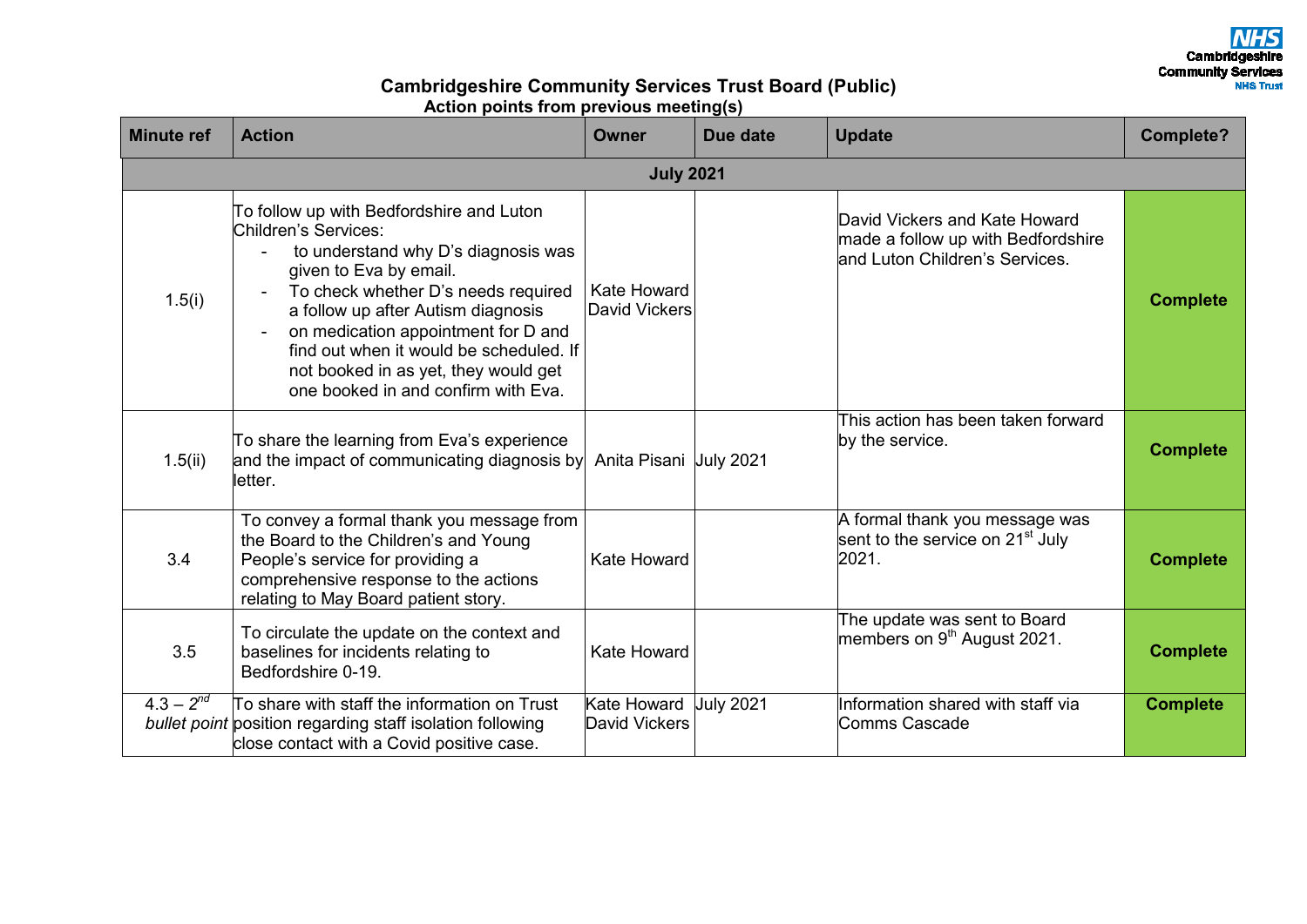| $4.3 - 5^{th}$                 | To explore how information from the Clinical<br>Operational Boards could be explicitly<br>escalated to the Board and ensure there was<br>bullet point transparency on backlog information; this<br>could be included on the Integrated<br>Governance Report cover sheet. | Rachel<br><b>Hawkins</b> |                             | Incorporated into September 2021<br>Board meeting                                                | <b>Complete</b> |
|--------------------------------|--------------------------------------------------------------------------------------------------------------------------------------------------------------------------------------------------------------------------------------------------------------------------|--------------------------|-----------------------------|--------------------------------------------------------------------------------------------------|-----------------|
| $4.3 - 6^{th}$<br>bullet point | To schedule discussion on how health<br>inequalities were being addressed in the<br>restoration and recovery plans for the Board<br>Development session                                                                                                                  | Rachel<br><b>Hawkins</b> |                             | To schedule as part of the October<br>development session                                        | <b>Complete</b> |
| $5.2$ – last<br>bullet point   | To present to the Board in September 2021<br>the revised Infection Prevention and Control<br>(IPAC) Board Assurance Framework.                                                                                                                                           | <b>Kate Howard</b>       |                             | Incorporated into September 2021<br>Board meeting                                                | <b>Complete</b> |
| $5.5 - 9^{th}$                 | To schedule anti-racism strategy item for<br>October Board development session and<br>bullet point invite Austin Chinakidzwa (BAME network<br>Chair) to the session.                                                                                                     | Anita Pisani             |                             | Not due yet                                                                                      |                 |
|                                | 5.7 - 2nd To liaise with Angela Hartley and schedule<br>bullet point staff story for a future board meeting.                                                                                                                                                             | Anita Pisani             |                             | Staff Story schedule being pulled<br>together.                                                   | Ongoing         |
| $5.6 - 5^{th}$<br>bullet point | To ensure that the Trust Business Continuity<br>plans at service level were specific on when<br>business could not be delivered safely                                                                                                                                   | Rachel<br><b>Hawkins</b> | November 2021               | Included in the updates to the<br>service and Trust business<br>continuity plans                 | <b>Complete</b> |
| $5.8 - 5^{th}$                 | To continue getting feedback on the format for<br>the 'collaborate with others' section and reflect<br>bullet point on future role of ICS and how it would be<br>reported to the Board.                                                                                  |                          | Anita Pisani December 2021  | Not due yet                                                                                      |                 |
| $5.8 - 6^{th}$<br>bullet point | September Integrated Governance Report<br>would be in line with the four agreed<br>collaborate with others' indicators.                                                                                                                                                  |                          | Anita Pisani September 2021 |                                                                                                  |                 |
| 6.2                            | To work out some messaging to clarify that<br>mass vaccination was a national programme                                                                                                                                                                                  |                          | Karen Mason September 2021  | Message agreed with Clinical<br>Director to share with relevant staff<br>through local channels. | <b>Complete</b> |